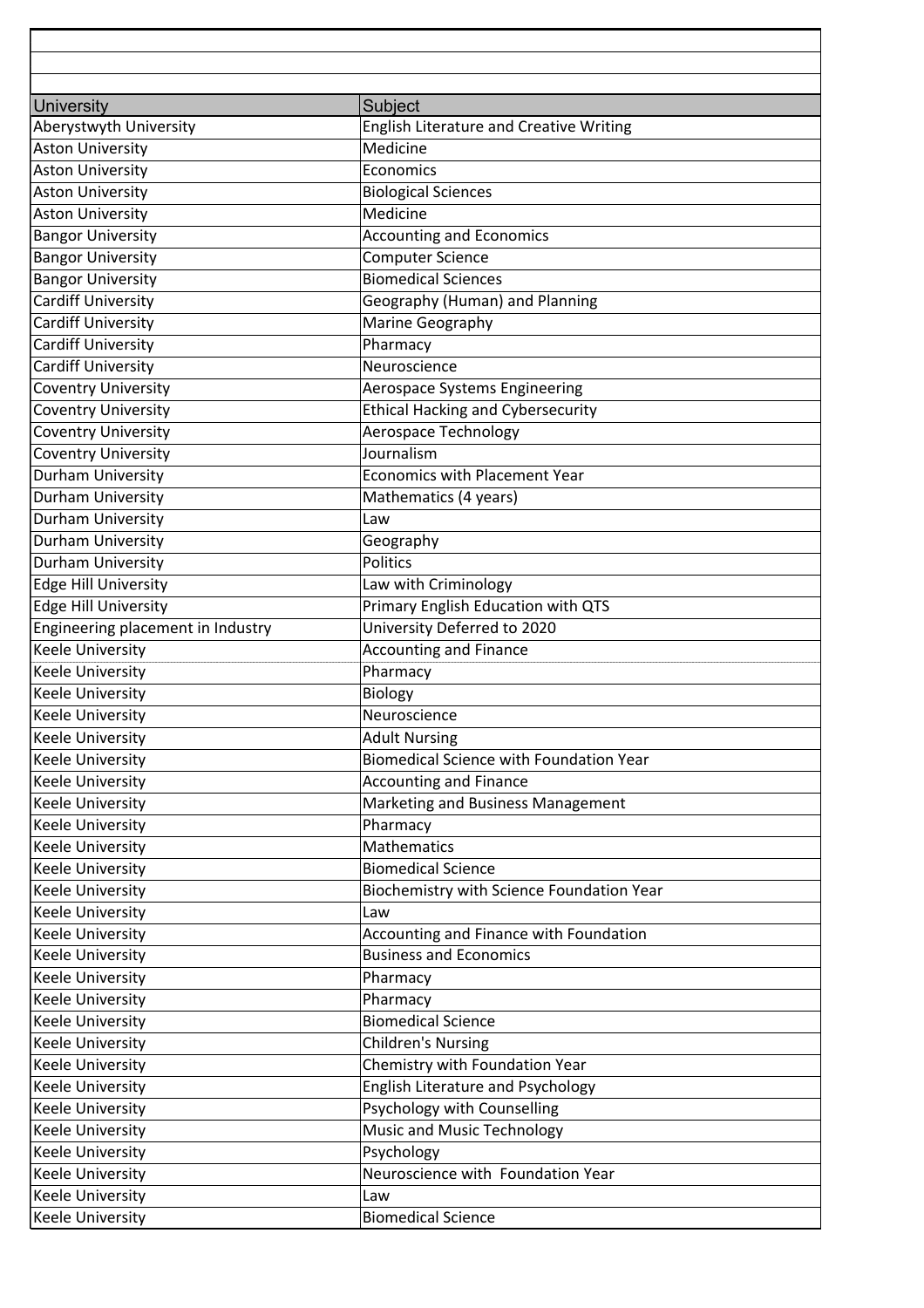| <b>Keele University</b>                    | Law                                                  |
|--------------------------------------------|------------------------------------------------------|
| <b>Keele University</b>                    | Psychology with Science Foundation Year              |
| <b>Keele University</b>                    | <b>Biomedical Science with Foundation Year</b>       |
| <b>Keele University</b>                    | Neuroscience and Psychology                          |
| <b>Keele University</b>                    | <b>Biomedical Science</b>                            |
| <b>Keele University</b>                    | Medicine                                             |
| <b>Keele University</b>                    | Psychology                                           |
| Kingston University                        | <b>Global Politics &amp; International Relations</b> |
| <b>Lancaster University</b>                | Economics (Industry)                                 |
| Lancaster University                       | English Literature and History                       |
| Lancaster University                       | <b>Chemical Engineering</b>                          |
| Lancaster University                       | Politics and Religious Studies                       |
| Leeds College of Music                     | Music (Popular) with Foundation Year                 |
| Leeds College of Music                     | Music (Popular Music)                                |
| Liverpool John Moores University           | Law with Foundation Year                             |
| Liverpool John Moores University           | <b>Business with Finance</b>                         |
| Liverpool John Moores University           | History                                              |
| Liverpool John Moores University           | Sociology                                            |
| London South Bank University               | <b>Bio-medical Science</b>                           |
| Loughborough University                    | Politics and International Relations                 |
| Loughborough University                    | <b>Chemical Engineering</b>                          |
| Manchester Metropolitan University         | Criminology (Foundation)                             |
| Manchester Metropolitan University         | <b>Business/Economics (with Placement)</b>           |
| Manchester Metropolitan University         | <b>Fashion Buying and Merchandising</b>              |
| Manchester Metropolitan University         | <b>Business Management</b>                           |
| Mander, Portman, Woodward Sixth Form       | Continuing in education                              |
| Medical University, Varna, Bulgaria        | Dentistry                                            |
| Newcastle College/Staffordshire University | Public Services - Police Force                       |
| Nottingham Trent University                | Criminology                                          |
| Nottingham Trent University                | Criminology                                          |
| Nottingham Trent University                | Primary Education (QTS)                              |
| Nottingham Trent University                | Criminology                                          |
| Nottingham Trent University                | Psychology with Criminology                          |
| Nottingham Trent University                | <b>Accounting and Finance</b>                        |
| Nottingham Trent University                | <b>Biological Sciences</b>                           |
| Nottingham Trent University                | <b>Civil Engineering</b>                             |
| Nottingham Trent University                | Accounting and Finance DEFERRED to 2020              |
| Nottingham Trent University                | Fashion Management                                   |
| Nottingham Trent University                | Business Man. & Marketing DEFERRED to 2020           |
| <b>Nottingham Trent University</b>         | <b>Mathematics</b>                                   |
| Sheffield Hallam University                | Mathematics                                          |
| Sheffield Hallam University                | <b>Business and Management</b>                       |
| Sheffield Hallam University                | Criminology and Psychology                           |
| St Joseph's College                        | Continuing in education                              |
| St Joseph's College                        | Continuing in education                              |
| St Joseph's College                        | Continuing in education                              |
| St Joseph's College                        | Continuing in education                              |
| St Joseph's College                        | Continuing in education                              |
| St Joseph's College                        | Continuing in education                              |
| St Joseph's College                        | Continuing in education                              |
| <b>Staffordshire University</b>            | Social Welfare Law                                   |
|                                            |                                                      |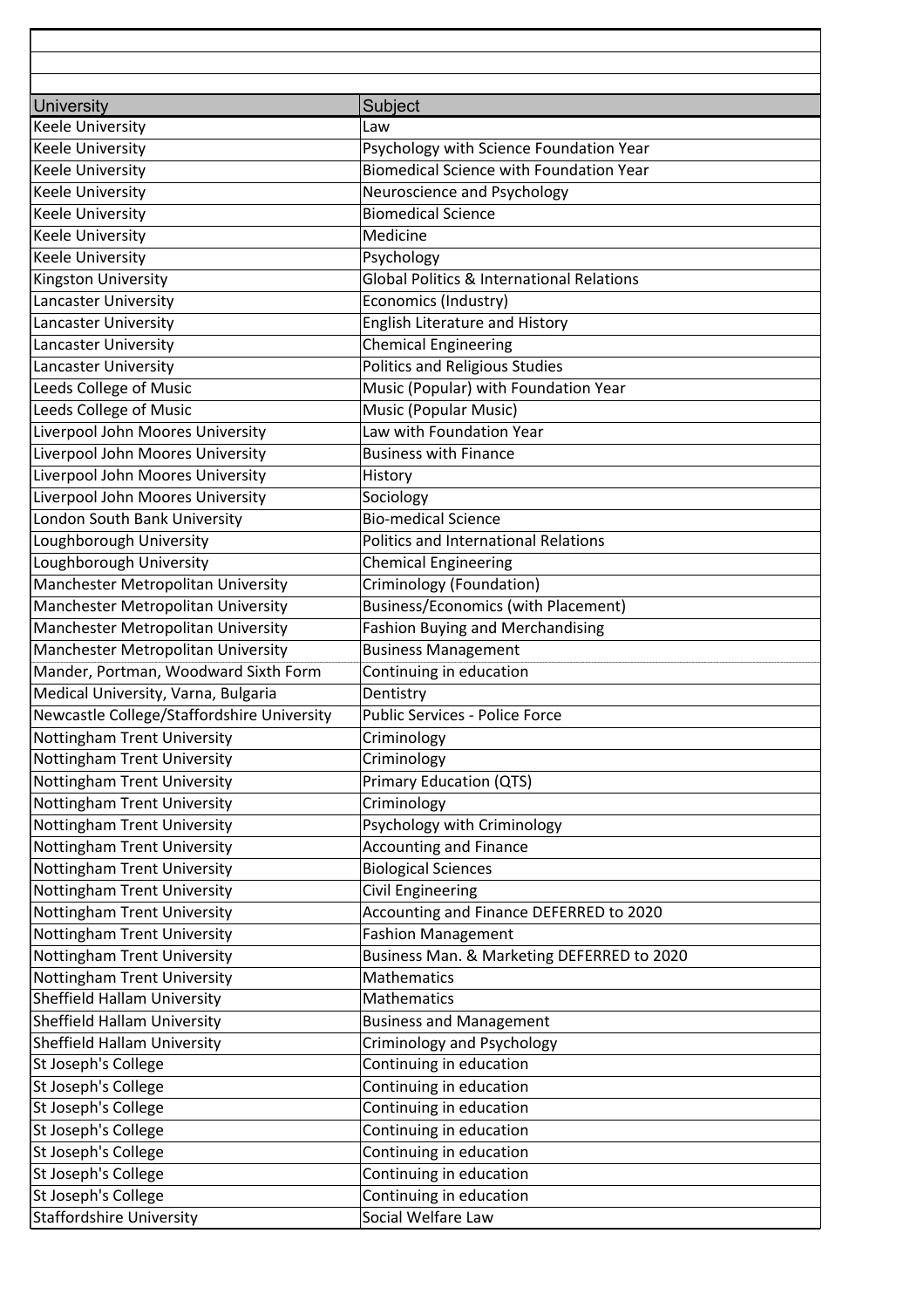| <b>Staffordshire University</b>  | Psychology                                       |
|----------------------------------|--------------------------------------------------|
| <b>Staffordshire University</b>  | <b>Events Management</b>                         |
| <b>Staffordshire University</b>  | Primary Education - Qualified Teacher Status     |
| <b>Staffordshire University</b>  | <b>Education Studies</b>                         |
| <b>Staffordshire University</b>  | Nursing Practice (Adult) (September Entry Stoke) |
| <b>Stoke Sixth Form</b>          | Continuing in education                          |
| Swansea University               | Applied Medical Sciences with Foundation         |
| Swansea University               | <b>Medical Pharmacology</b>                      |
| The University of Birmingham     | Geography and Urban & Regional Planning          |
| The University of Birmingham     | Physics (4 years)                                |
| The University of Birmingham     | <b>Chemical Engineering</b>                      |
| The University of Birmingham     | <b>Biomedical Science</b>                        |
| The University of York           | English/History (Equal)                          |
| The University of York           | <b>Drama and Theatre Arts</b>                    |
| University College London        | History                                          |
| University of Bath               | Economics (with placement)                       |
| University of Bath               | Biochemistry (with placement)                    |
| University of Bradford           | Chemical Engineering DEFERRED to 2020            |
| University of Bradford           | <b>Film and Television Production</b>            |
| University of Bristol            | Pharmacology                                     |
| University of Bristol            | Theology                                         |
| University of Cambridge          | <b>Natural Sciences</b>                          |
| University of Central Lancashire | <b>Business and Management</b>                   |
| University of Chester            | <b>Business Management</b>                       |
| University of Chester            | Forensic Psychology                              |
| University of Chester            | <b>Business Management (with Placement)</b>      |
| University of Chester            | History                                          |
| University of Chester            | Law                                              |
| University of Chester            | Fashion Marketing, and Communication             |
| University of Chester            | <b>Nutrition and Dietetics</b>                   |
| University of Chester            | Product Design and Foundation Year               |
| University of Cumbria            | Marine and Freshwater Conservation               |
| University of Cumbria            | Diagnostic Radiography                           |
| University of Cumbria            | Psychology                                       |
| University of Derby              | <b>Business, Accounting and Finance</b>          |
| University of Edinburgh          | Arabic and French                                |
| University of Exeter             | <b>History and Politics</b>                      |
| University of Hull               | Psychology                                       |
| University of Kent               | Economics with a Year in Industry                |
| University of Leeds              | <b>Mathematics</b>                               |
| University of Leeds              | Dental Surgery / Oral Science                    |
| University of Lincoln            | <b>International Business Management</b>         |
| University of Liverpool          | Criminology                                      |
| University of Liverpool          | Physics (4 years)                                |
| University of Liverpool          | English Literature                               |
| University of Liverpool          | <b>Accounting and Finance</b>                    |
| University of Liverpool          | Therapeutic Radiography and Oncology             |
| University of Liverpool          | <b>International Politics and Policy</b>         |
| University of Liverpool          | <b>Business Management</b>                       |
| University of Liverpool          | <b>History with Popular Music</b>                |
| University of Liverpool          | Law                                              |